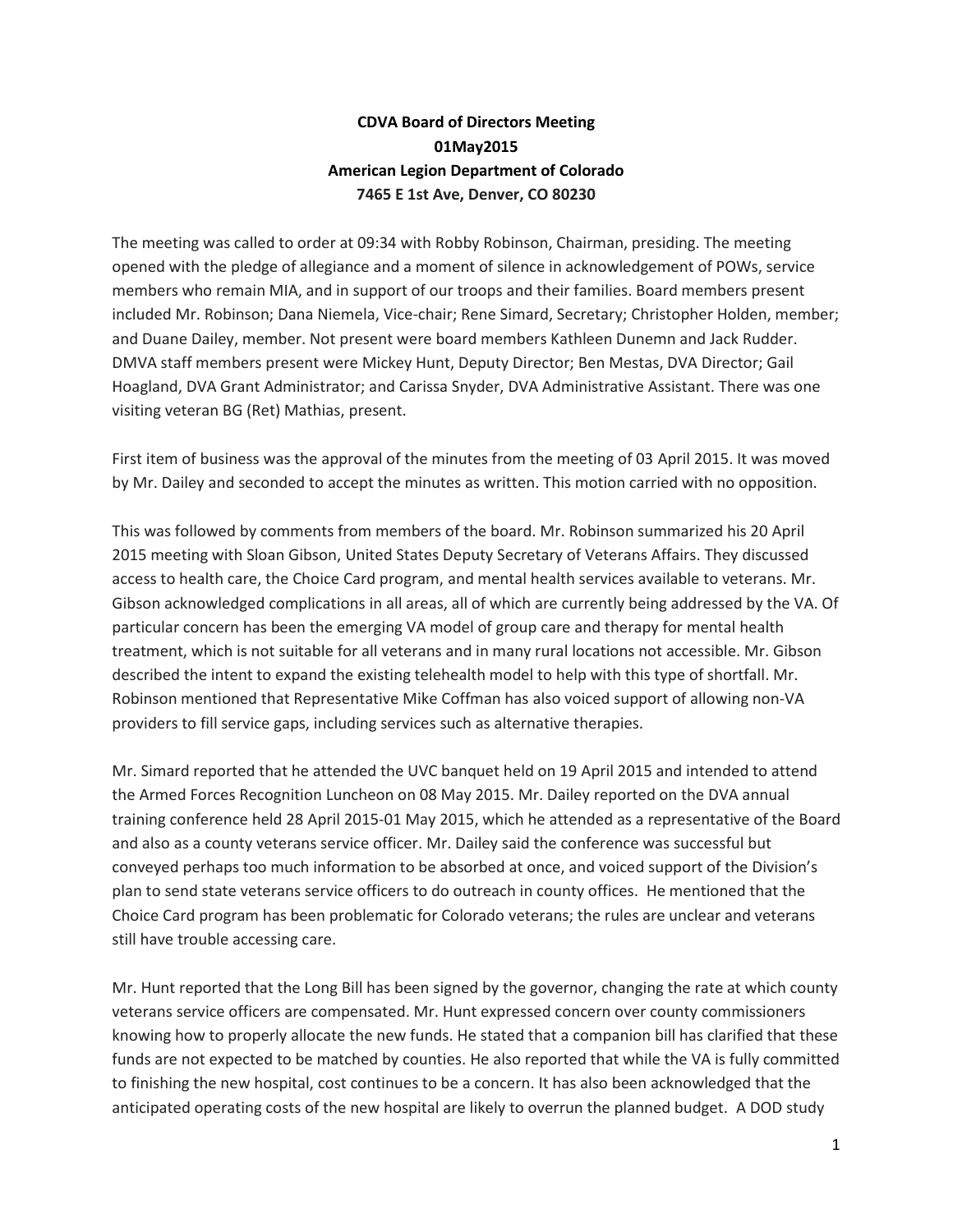to be released in June analyzes the economic impact of the DOD on Colorado, and Mr. Hunt has seen a rough draft. In his travels Mr. Hunt visited Project Sanctuary in Granby and was impressed with the program. In the coming weeks he will be in Alamosa to attend a veterans forum with Senator Michael Bennett and in Montrose as the community prepares for their "No Barriers" week. He will also attend the Governor's wildfire press conference. He recently visited the VAMC in Grand Junction and reported that the Veterans' Memorial Cemetery is under budget and filling quickly. He informed the Board that Army Command Sergeant Major Rob Lawrence will retire on 06 June 2015.

Mr. Mestas reported that the annual training conference was concluding today, with the final presenter being the CLCs. He clarified that the new funding allocated to counties for veterans service can't be spent on anything else. The bill specified that that the new funds go to county veterans service officers' operating budgets, allowing them to be better compensated or simultaneously freeing up budget allocations for other services. He explained that Colorado currently has 49 part-time and 15 full-time county veterans service officers, and that their compensation from the state is based on the submission of the CVA-26 that tracks the county veterans service officer time. If the form is not submitted the county does not receive the State funds.

Mr. Robinson then mentioned that a Board member is needed to serve as a liaison to the Commission on the Community Living Centers. As no members present volunteered, Mr. Robinson offered to attend the next meeting.

The next agenda item was the Veterans Trust Fund grant. Ms. Hoagland explained that the execution performance for FY2015 has been poor, due to new accounting software and procedures utilized by the State. There have been delays in advances and in reimbursements, some of which has impacted the funded programs. The Board prepared to review the FY 2016 proposals. Ms. Hoagland stated that Letters of Intent should be sent by the end of May, so that all grants could (hopefully) be signed and executed by the first of July.

Mr. Robinson reminded the Board that a code of ethics is attached to the bylaws and all members are obliged to disclose any conflict of interest. Mr. Robinson reported that Ms. Dunemn, while not present, did have comments to make on some of the proposals and he would be contacting her by phone during the meeting. He moved to accept the subcommittee's funding recommendations, noting any exceptions determined during the review of the proposals. The motion was seconded and carried with no opposition. Ms. Niemela was given control of the grant review process. Ms. Dunemn joined the meeting by phone at 10:30.

It was first established that the VTF had \$832,931 to allocate, with \$962,112.36 in requests. Copies of the grant proposals and the subcommittee scoring averages for each individual applicant were provided to board members in advance of the meeting. Subcommittee recommendations were weighed in conjunction with scored criteria. Final decisions are as follows: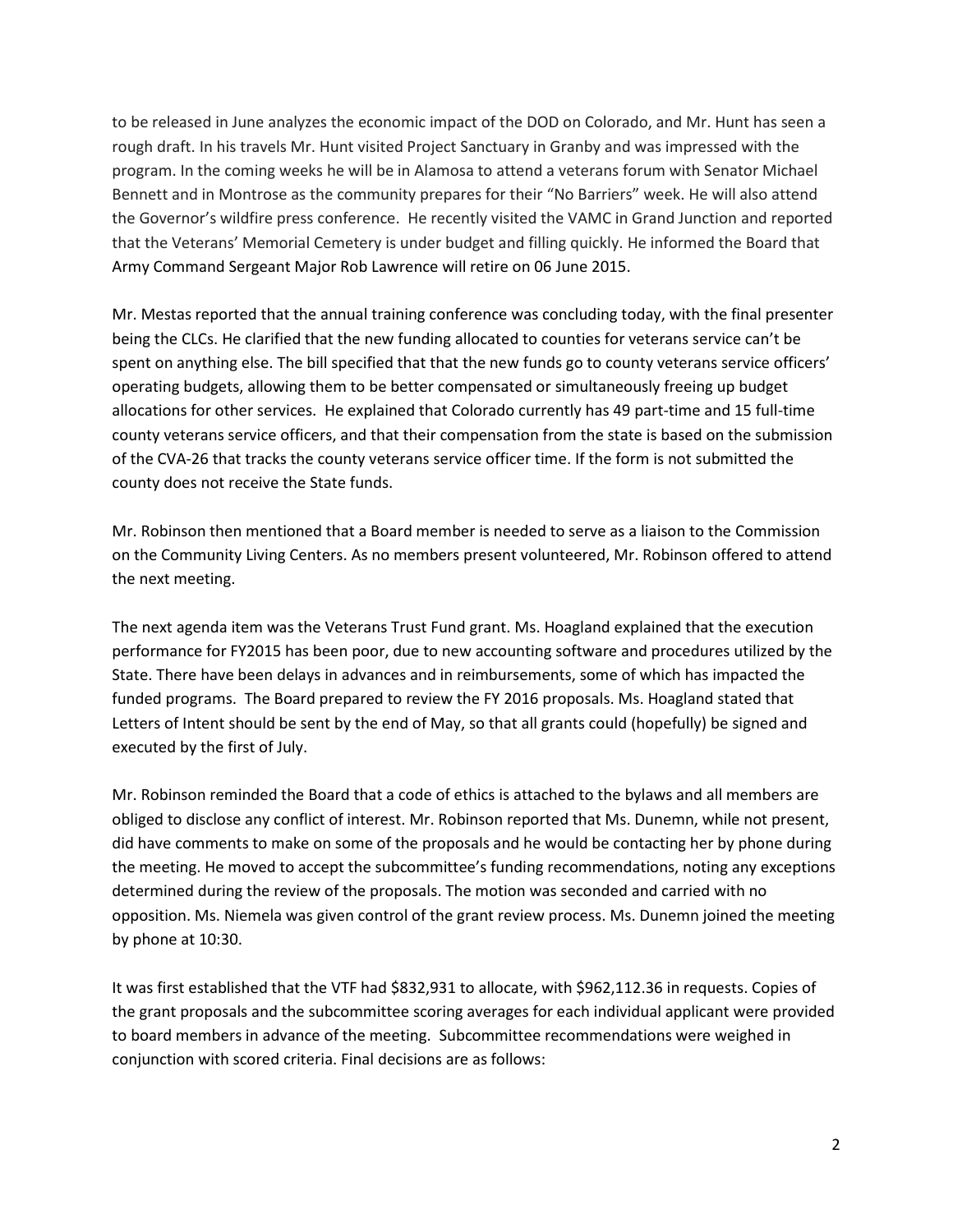**Proposal 1516-01:** American Legion Post 44 in Steamboat Springs requested \$5,600 for transportation and assistance. The Board's average score was 84.8. This organization received the same amount last year for this program and their administration has been satisfactory.

# **Decision: fund in full at \$5,600**

**Proposal 1516-02:** DAV Chapter 48 in Durango requested \$80,270 for transportation and assistance. The Board's average score was 86.2. Last year this chapter received a grant of \$36,000 and their administration has been satisfactory.

**Decision: fund in full at \$80,270**

**Proposal 1516-03:** American Legion Post 103 in Littleton requested \$30,000 for veterans' assistance. The Board's average score was 69.83. This post received \$20,000 last year and their administration has been satisfactory. The consensus was to fund this proposal due to the large geographic area served by the veterans' organizations in Arapahoe County, which attracts veterans from at least two neighboring counties.

# **Decision: fund in full at \$30,000**

**Proposal 1516-04:** VFW Post 5231 in Mancos requested \$10,000 for transportation and assistance. The Board's average score was 73.7. This post received \$4,810 last year. Spending and accounting are both currently up to date although reporting has been slow. The Board concurred with the subcommittee that there is some overlap of services offered in the area, and that this post could improve in administration performance. The consensus was to fund this proposal at last year's amount. **Decision: fund in part at \$4,810**

**Proposal 1516-05:** American Legion Post 115 in Rye requested \$5,000 for assistance. The Board's average score was 77.1. Last year this post received a grant of \$5,000. Administration has been satisfactory with the exception of the timeliness of the second quarter report. **Decision: fund in full at \$5,000**

**Proposal 1516-06:** DAV Chapter 44 in Mancos requested \$68,900 for transportation and assistance. The Board's average score was 69.5. While the subcommittee had recommended funding this proposal only in part, the Board considered the travel distances required to access health care in the area and decided to fund it in full.

# **Decision: fund in full at \$68,900**

**Proposal 1516-07:** American Legion Post 18 in Greeley requested \$16,600 for veterans' assistance. The Board's average score was 76.1. This organization is a new applicant. The Board acknowledged the underserved area targeted by this post. **Decision: fund in full at \$16,600**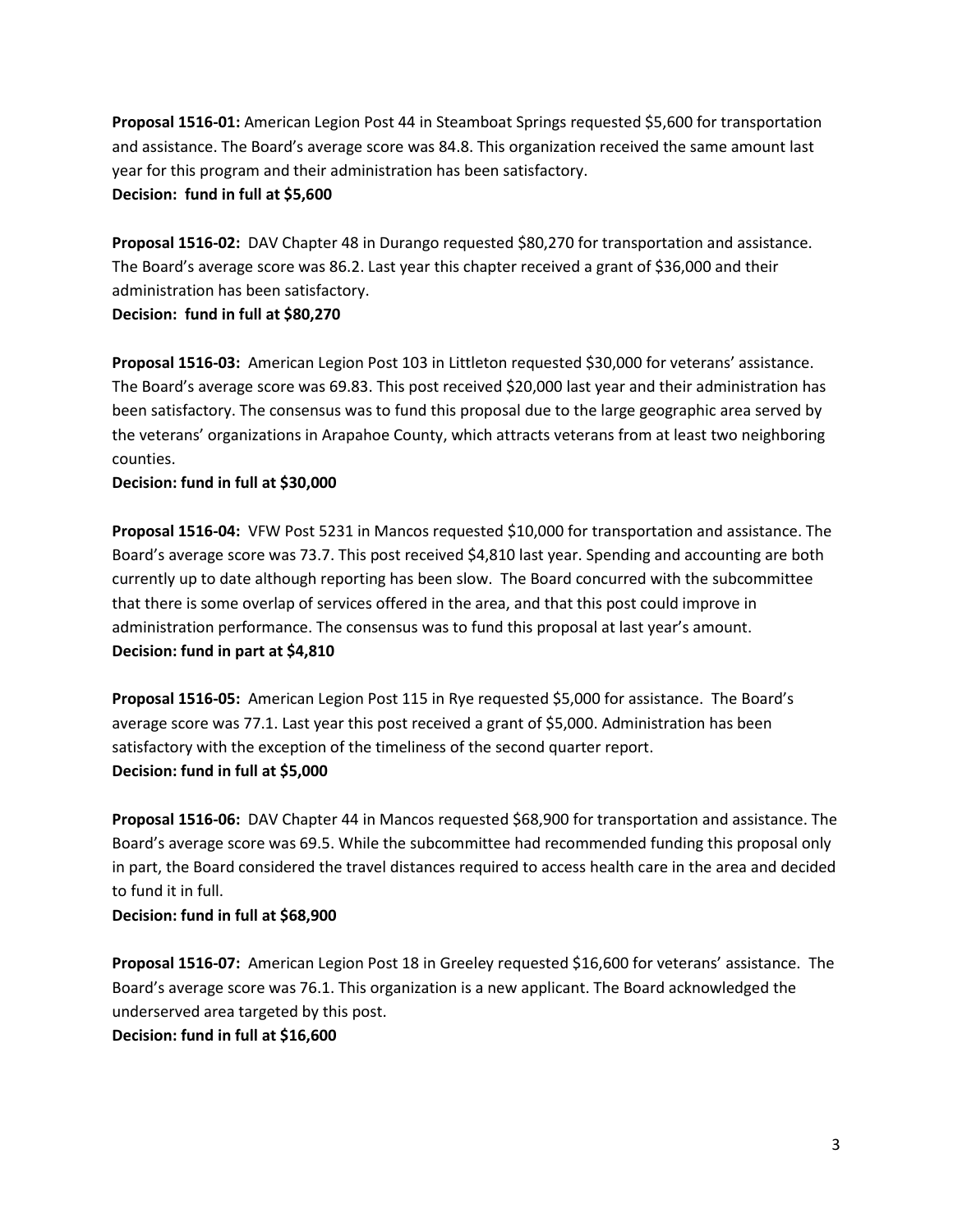**Proposal 1516-08:** American Legion Post 88 in Hot Sulphur Springs requested \$20,000 for assistance. The Board's average score was 84.3. Mr. Dailey did not score this proposal and recused himself from both the subcommittee and Board discussions since he is involved with this post. Last year this post received \$7,000 as a new grantee and administration has been satisfactory. **Decision: fund in full at \$20,000**

**Proposal 1516-09:** VFW Post 899 in Alamosa requested \$48,568.35 for transportation, assistance, and a vehicle. The Board's average score was 83.3. Last year this post received \$25,000 and administration has been satisfactory. The Board acknowledged the large geographic area served by this post. **Decision: fund in full at \$48,568.35**

**Proposal 1516-10:** American Legion Post 127 in Westcliffe requested \$51,750 for transportation and assistance. The Board's average score was 83.2. Last year this post received \$40,000, which has been fully expended with satisfactory administration.

**Decision: fund in full at \$51,750**

**Proposal 1516-11:** VFW Post 8661 in Bailey requested \$8,400 for transportation and assistance. The Board's average score was 82.1. Last year this post received \$7,200 and administration has been satisfactory.

**Decision: fund in full at \$8,400**

**Proposal 1516-12:** American Legion Post 25 in Florence requested \$25,000 for transportation and assistance. The Board's average score was 82. Last year this post received a grant of \$15,000 and administration has been satisfactory.

**Decision: fund in full at \$25,000**

**Proposal 1516-13:** VFW Post 4265 in Craig requested \$36,120 for veterans' assistance and a van. The board's average score was 72.7. This organization received \$10,000 last year and have expended onefifth of those funds. The Board discussed transportation difficulties in the area and the need for a van; the one currently is use by the post has more than 300,000 miles. The consensus was to fund this proposal in full.

# **Decision: fund at \$36,120**

**Proposal 1516-14:** American Legion Post 109 in Windsor requested \$60,000 for transportation and assistance. The Board's average score was 82.4. Last year this post received \$40,000 and administration has been satisfactory.

**Decision: fund in full at \$60,000**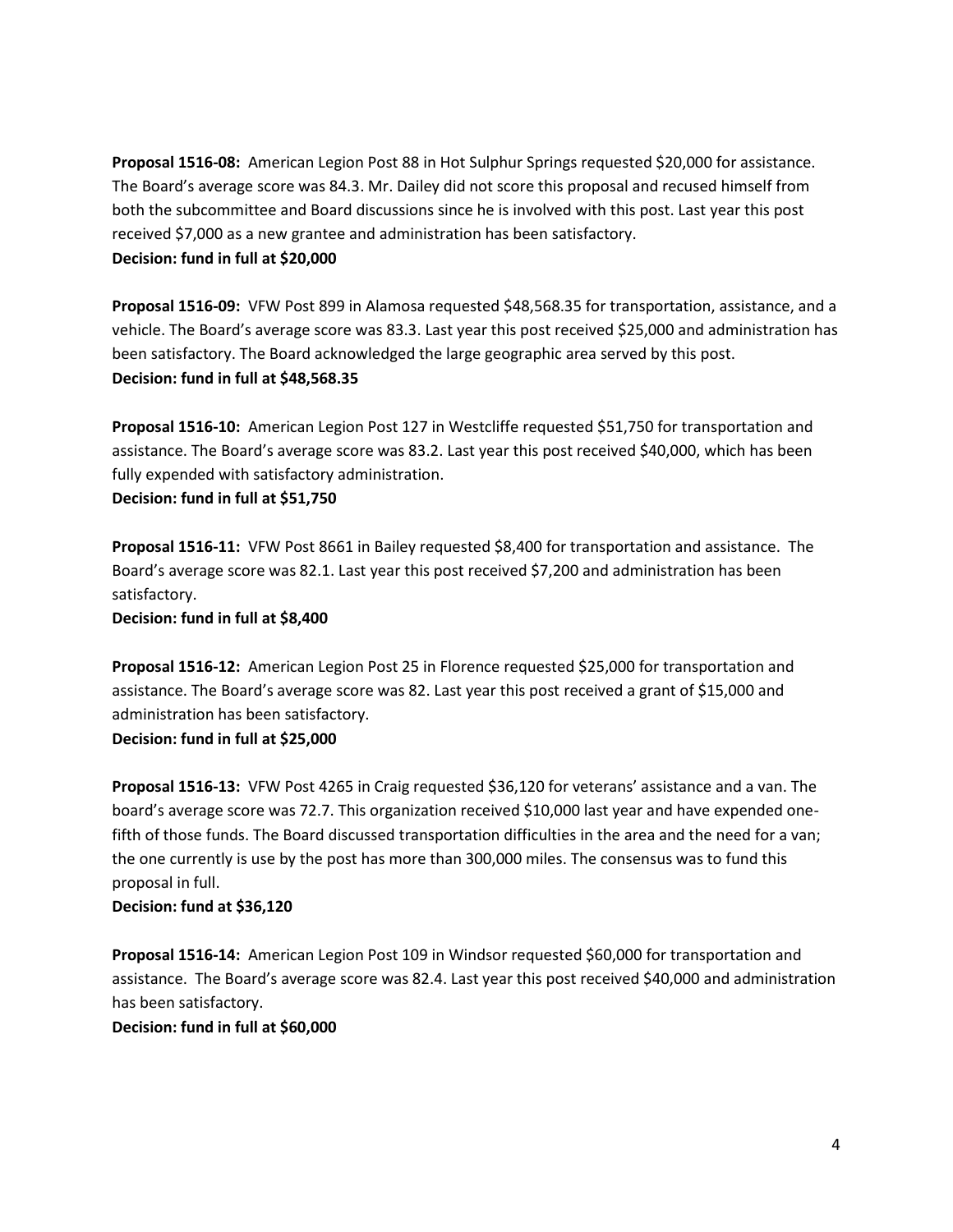**Proposal 1516-15:** VFW Post 7829 in Monument requested \$20,000 for a stand down. The Board's average score was 84.5. Last year this post received \$20,000 for the same purpose. At the time of the subcommittee review reports were lacking; by the time of the board meeting they have been submitted and are satisfactory. The Board specifically intends to fund only the food and clothing items noted in the application.

#### **Decision: fund in full at \$20,000**

**Proposal 1516-16:** American Legion Post 32 in Longmont requested \$50,000 for a stand down, transportation, and assistance. The Board's average score was 85. This post received \$20,000 last year and had expended all the funds by December; administration has been satisfactory. **Decision: fund in full at \$50,000**

**Proposal 1516-17:** The VFW Foundation of Colorado in Denver requested \$85,000 for assistance programs throughout the state. The Board's average score was 81.5. The subcommittee had recommended that the organization modify the proposal to target outreach and services to the underserved areas of the fourth congressional district. That modification had been made by the time of the Board meeting. The Board concluded that while the target outreach is unique, some of the assistance indicated in the proposal is duplicated by local posts. The consensus was to fund this application in part.

#### **Decision: fund in part at \$53,028**

**Proposal 1516-18:** American Legion Post 2 in Pueblo requested \$35,500 for transportation, stand down, and veteran assistance. The Board's average score was 70.2. This organization received \$18,000 last year for the purchase of a vehicle. They are currently out of compliance with reporting requirements. Ms. Hoagland explained that the post lost its authorized representative partway through the funding cycle, but the post now has a new commander who is working to get the program back on track. After discussion the Board determined that the veteran assistance program is out of compliance and does not seem to be moving in the right direction, therefore the decision was to fund only the transportation program and stand down. No funds will be allocated for veteran assistance.

# **Decision: fund in part at \$18,000**

**Proposal 1516-19:** VFW Post 4663 in Clifton requested \$6,500 for a program connecting animals with veterans. The Board's average score was 72.6. This organization has not previously submitted a proposal. The board debated the proposal in terms of direct assistance and need. At this time, given limited funds, the board determined that other direct benefit programs would take priority. **Decision: do not fund**

**Proposal 1516-20:** VVA Chapter 1071 in Denver requested \$25,000 for veterans' assistance. The Board's average score was 78.8. This organization received \$12,500 last year and is in good standing. The Board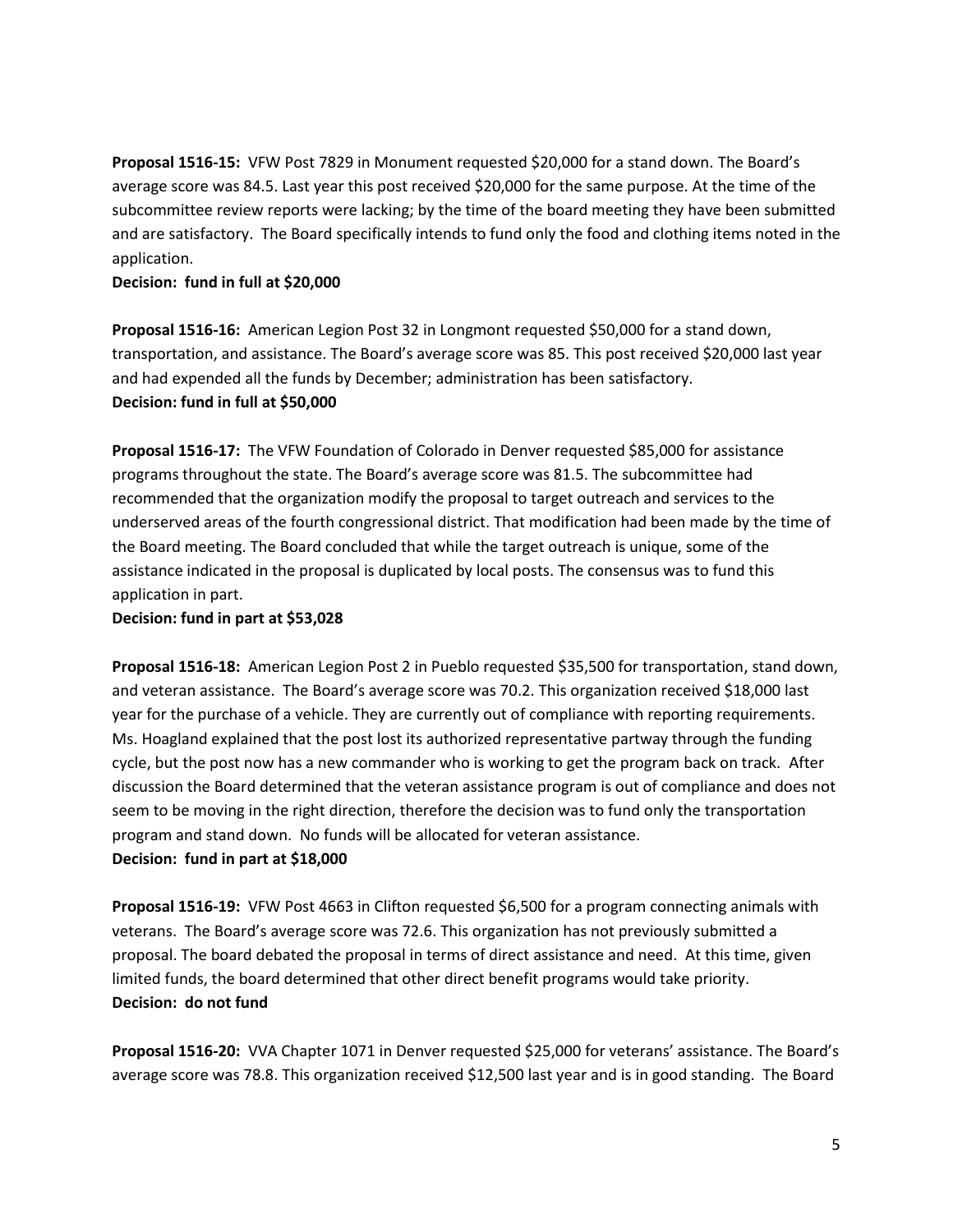discussed the issue of duplication of efforts. The Board determined that the applicant should be funded but encouraged to collaborate and to actively refer to other existing resources. **Decision: fund in full at \$25,000**

**Proposal 1516-21:** VFW Post 1 in Denver requested \$5,625 for program assistance. The Board's average score was 68.2. Ms. Niemela did not score this proposal and recused herself from the discussion since she is involved with this post. Last year this post received a total \$89,000 for three different programs. There have been no expenditures on two of those programs and no reports submitted to date. The Board acknowledged the limited scope of the proposal in light of last year's administration difficulties. **Decision: fund in full at \$5,625**

**Proposal 1516-22:** VFW Post 41 in Loveland requested \$58,000 for veterans' assistance. The Board's average score was 84.6. This post received \$40,000 last year and administration has been satisfactory. **Decision: fund in full at \$58,000**

**Proposal 1516-23:** American Legion Post 108 in Pagosa Springs requested \$46,500 for transportation and assistance. The Board's average score was 83.8. Last year this chapter received \$50,000 and is currently not in compliance with reporting requirements. The board however noted the extensive transportation needs in the area.

**Decision: fund in full at \$46,500**

**Proposal 1516-24:** DAV Chapter 25 in Grand Junction requested \$12,000 for veterans' assistance. The Board's average score was 78. Last year this organization received \$12,000 and reporting has been slow but satisfactory.

# **Decision: fund in full at \$12,000**

**Proposal 1516-25:** The State Veterans Community Living Center in Walsenburg requested \$29,776.40. The Board's average score was 71.7. Last year this CLC received \$16,828 and administration has been satisfactory. The Board eliminated the training line item from the budget and agreed to fund the remainder of the proposal for phones in each resident's room. **Decision: fund in part at \$19,576.40**

**Proposal 1516-26:** The State Veterans Community Living Center Homelake in Monte Vista requested \$19,462.61. The board's average score was 70.7. Last year this CLC received \$14,097 and administration has been adequate, although not all of the funds were expended. The Board eliminated costs associated with individual people from the budget and agreed to fund the remainder of the proposal. **Decision: fund in part at \$9,683.00**

**Proposal 1516-27:** American Legion Post 143 in Bayfield requested \$96,000 for housing. The board's average score was 70. This organization has not previously submitted a proposal. The Board concurred with the subcommittee finding that the identified need is a relatively new one for the area. Due to this